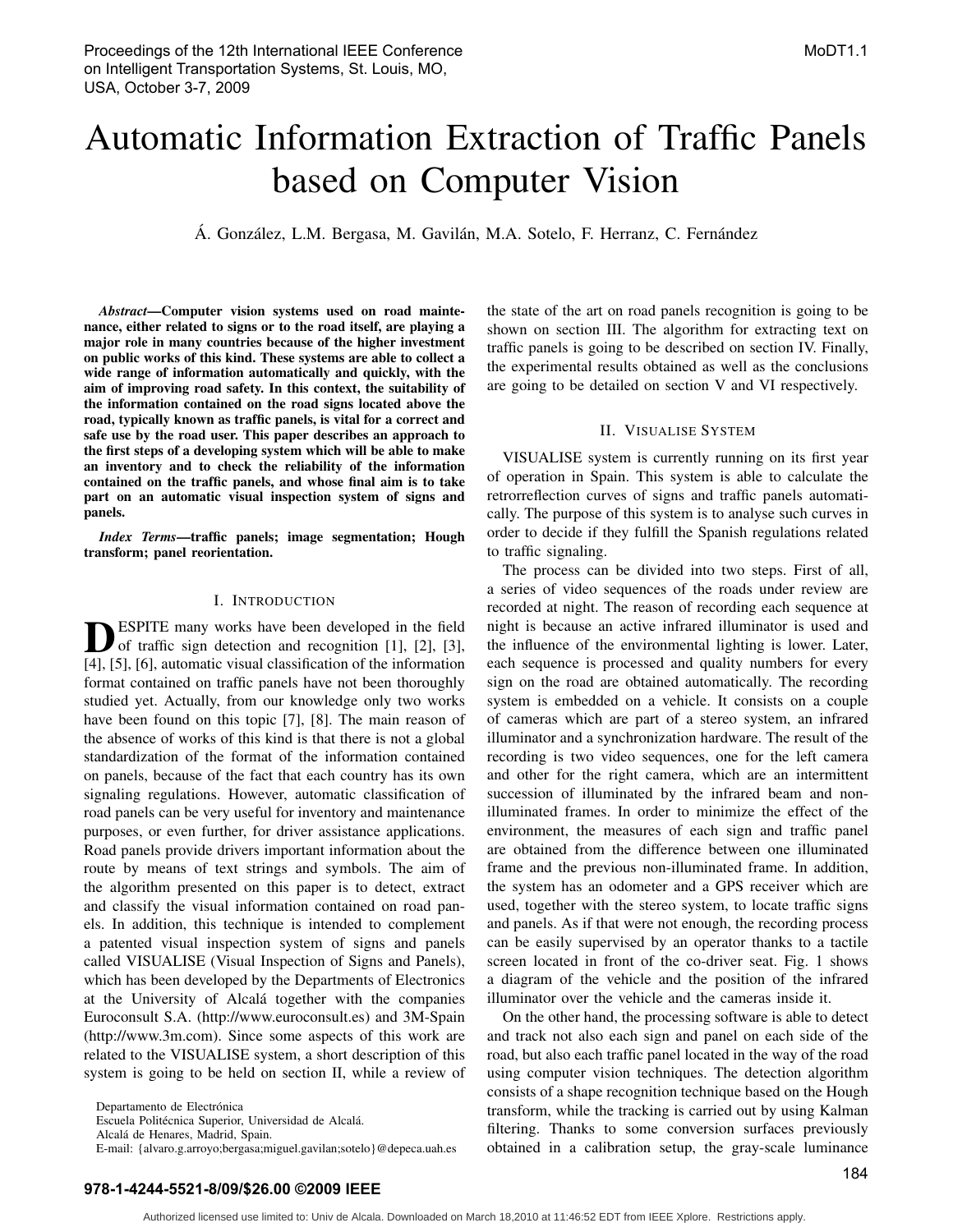

Figure 1: Vehicle used in the recording process

measures of each sign are converted to retrorreflection units, finally obtaining a retrorreflection curve from 15 or 20 meters to over 120 meters. This curve is compared to a decision curve and as a function of this the system indicates if the sign should be replaced or not, according to the regulations. Fig. 2 shows a screenshot of the results got at the processing stage, while a screen capture of the results viewer is shown on Fig. 3.



Figure 2: Processed frame



Figure 3: Results viewer

#### III. STATE OF THE ART

Because of the wide diversity of the information contained on traffic panels, as well as the common problems related to outdoor computer vision systems such as: obstructions, shadows and non-controlled environmental lighting, until

now there has not been much research on automatic visual classification of the information on road panels. Actually, from our knowledge only two works have been developed. The first one [7] is able to detect candidates to be traffic panels by using an image segmentation in blue and white colours. These candidates are classified by correlating the radial signature of their FFT with the pattern corresponding to an ideal rectangular shape. Later, an image transformation is done by establishing an homography between the original plane and the reoriented one, in order to correct the angular deviation of the panel in the image. Finally, a local adaptative thresholding is applied on the image so that the classification is done for every symbol and character in gray-scale by using a SVM classifier. This algorithm is invariable to traslations, rotations, scaling and projective distortion. However, it is strongly affected by changing lighting conditions. In addition, the segmentation step needs RGB images, although the classification is done by using grayscale images. In addition, this algorithm does not take into account the a priori information that it could be known from the panels, because the kind of information contained on the panel depends on the situation over the panel itself. Thus, a one-against-all classifier is used, but it would be more effective to apply different classifiers depending on the kind of information: alphabetic characters, numbers or symbols. Another problem lies in the fact that it is not done a tracking of the candidates, so the information can be inconsistent between two consecutive frames of the same panel.

The most outstanding work on this topic was carried out by Xilin Chen et al. in [8]. Their algorithm consists of two stages. The first one looks for the traffic panels in the image, while the second one searchs for the text on each panel detected. A priori knowledge of the geometry and other features of the panels is considered to detect them in the image. The text detection is carried out by applying a technique that incorporates edge detection, a segmentation method based on GMM theory and search for lines through a geometrical analysis, so that those characters that belong to the same context are put into groups correctly. The main advantage of this technique is its high compute capacity. In addition, it provides good results under several lighting conditions and it is not affected by rotations and projective distortion. On the other hand, the main drawback of this algorithm lies in the geometrical restrictions used for putting the objects into lines and words, because it does not take into account other features such as size or colour, which can be vital in some contexts. As well as this, the segmentation method based on GMM depends highly on the contrast between foreground and background, which is affected at the same time by lighting conditions.

#### IV. TEXT EXTRACTION ALGORITHM

An overview of the algorithm developed for extracting text on road panels, which is aimed to be embedded on the VISUALISE system described previously, is going to be held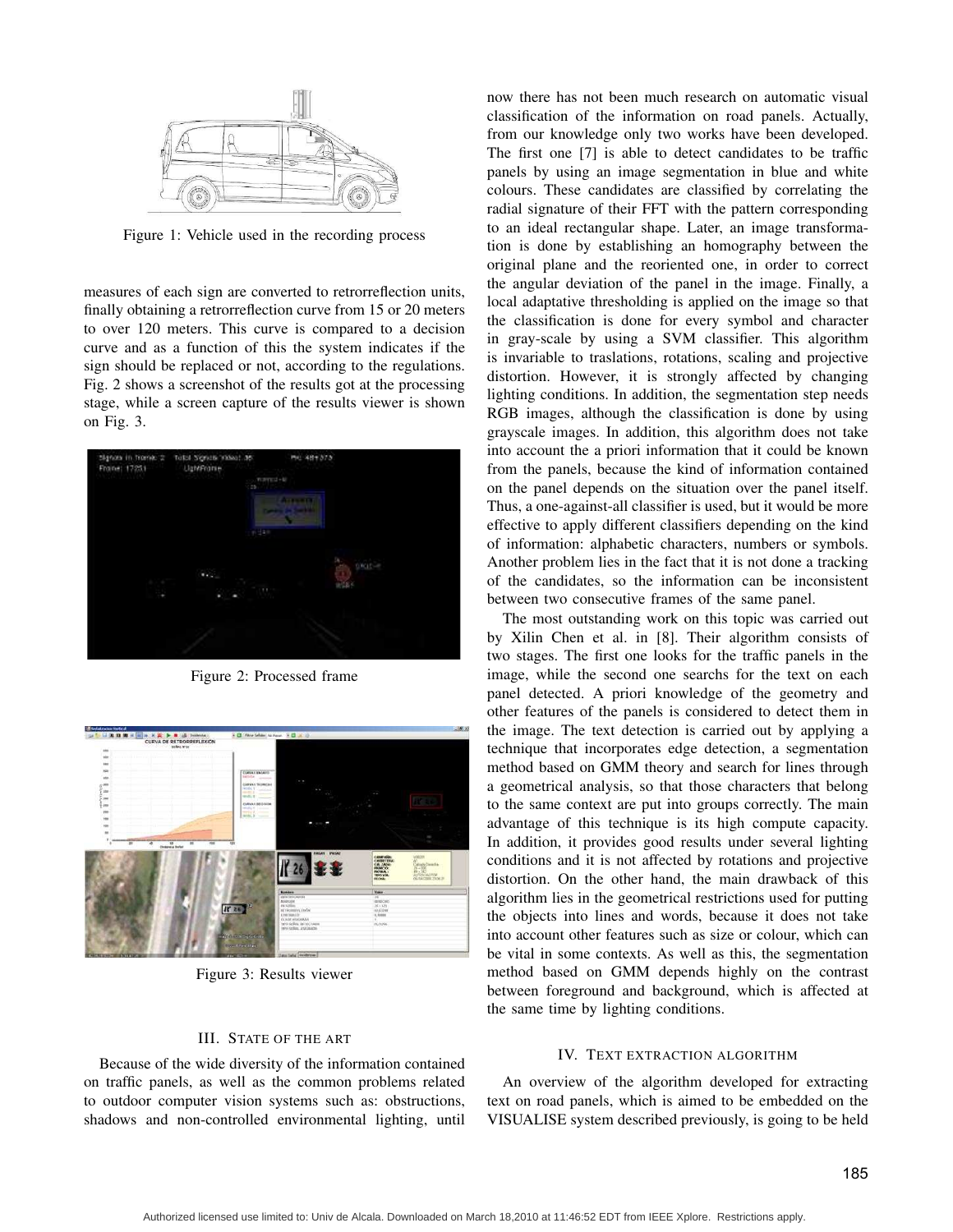on this section. First of all, it is crutial to make a review of the general features that traffic panels have under the Spanish traffic regulations.

# *A. Main features of traffic panels.*

The design of road panels for the Spanish road network is regulated in [9] and [10]. Their main characteristics can be sum up on the following points:

- All traffic panels, whose aim is to provide useful information to the driver, are rectangular, unlike code signs, which are typically triangular and circular and whose purpose is to point out priorities, prohibitions, obligations and restrictions on the road.
- Road panels have typically blue or white background colors, the foreground objects being white when the background is blue, while they are black in a white background context. The purpose is to provide a high contrast between the background and the foreground. These colors depend on the type of road and the kind of information that is wanted to be supplied. Panels located on highways have a blue background, while panels located on conventional roads have a white background. When a road junction is nearby, the color of the panel that indicates a particular exit to another road depends on the categories of both roads.
- The font used on highway panels is *Highway Gothic*, while on conventional road panels is *Traffic Type Spain*. Fig. 4 shows both fonts.
- Only the first letter of town names are written with a capital letter, except for conventional road panels, which have all their letters capitalised. However, those names which do not correspond to towns are always written with their first letter capitalised, regardless of the type of road. Common nouns are always written with lower case letters.

#### ABCDEFGHIJKLMNOPORSTUVWXYZ ABCDEFGHIJKLMNOPORSTUVWXYZ abcdefghijklmnopqrstuvwxyz abcdefghijklmnopqrstuvwxyz<br>0123456789 0123456789 (a) Highways (b) Conventional roads

Figure 4: Fonts used on traffic panels

A hierarchy can be established to represent the way the information is depicted on a traffic panel. Typically, each panel can be broken into information frames, while each frame consists of individual objects, such as characters, symbols and road identifiers. Furthermore, characters can be put together into words. The aim of the segmentation algorithm is to extract all the elements of the hierarchy by preserving their essential characteristics, in order to get an optimum classification later. Some dynamic structures have been developed to make this hierarchichal division possible. Depending on the connections between each member of the hierarchy, different links between them are implemented. Finally, the result is a hierarchichal tree structure like the one shown in Fig. 5.

# *B. Image segmentation.*

The segmentation is the key step of the algorithm, because the better the segmentation results are, the better the recognition is. Thus, several segmentation techniques have been studied. The method described on this paper turned out to be the best one by far. It is based on a Canny edge detector [11], but a series of improvements have been developed. Firstly, an edge-enhancing filter is applied to the original image of the traffic panel. The convolution mask of this filter is the next one:

$$
M = \left[ \begin{array}{rrr} 0 & -1 & 0 \\ -1 & 5 & -1 \\ 0 & -1 & 0 \end{array} \right] \tag{1}
$$

Secondly, owing to the fact that the global illumination of each panel can be different, thresholds used by the Canny edge detector are calculated dinamically. Computation of these values can be divided into 5 steps:

- 1) The histogram of the normalized module of the gradient of the image is computed with only 64 bins:  $H = [h_i] = [h_1, h_2, ..., h_{64}].$
- 2) The cumulative sum of the previous histogram is calculated in the following way:  $S = [s_i] =$  $[h_1, h_1 + h_2, ..., h_1 + h_2 + ... + h_{64}].$
- 3) An intermediate threshold is computed by using the next expression:  $C = N_{rows} \cdot N_{columns} \cdot 0.7$ . It only depends on the image size.
- 4) We search for the first value of S which is higher than C. This value belongs to an specific bin i. Thus, the high threshold used on the Canny detector turns out to be:  $T_H = \frac{i}{64}$ .
- 5) The low threshold is then computed via this expression:  $T_L = 0.4 \cdot T_H.$

Fig. 7(b) shows an example of this segmentation technique.

# *C. Panel reorientation.*

Once the image has been segmented, a transformation is applied to the resulting image so that inclination of the panel in the image is corrected. We look for the horizontal borders of the panel in the image, in order to calculate their deviation respect to the horizontal axis. This process can be divided into 4 stages:

- 1) The Hough transform is calculated over the top thirdpart of the segmented image but only those lines whose angles respect to the horizontal axis are minimum, are taking into account.
- 2) The same process is done over the bottom third-part of the segmented image.
- 3) The average angle  $\alpha$  of the lines under study is supposed to be the inclination of the panel in the image.
- 4) A rotation is applied to the segmented image. The transformation matrix is:

$$
T = \begin{bmatrix} \cos \alpha & \sin \alpha & (1 - \cos \alpha)x_0 - \sin \alpha \cdot y_0 \\ -\sin \alpha & \cos \alpha & \sin \alpha \cdot x_0 + (1 - \cos \alpha)y_0 \end{bmatrix}
$$
 (2)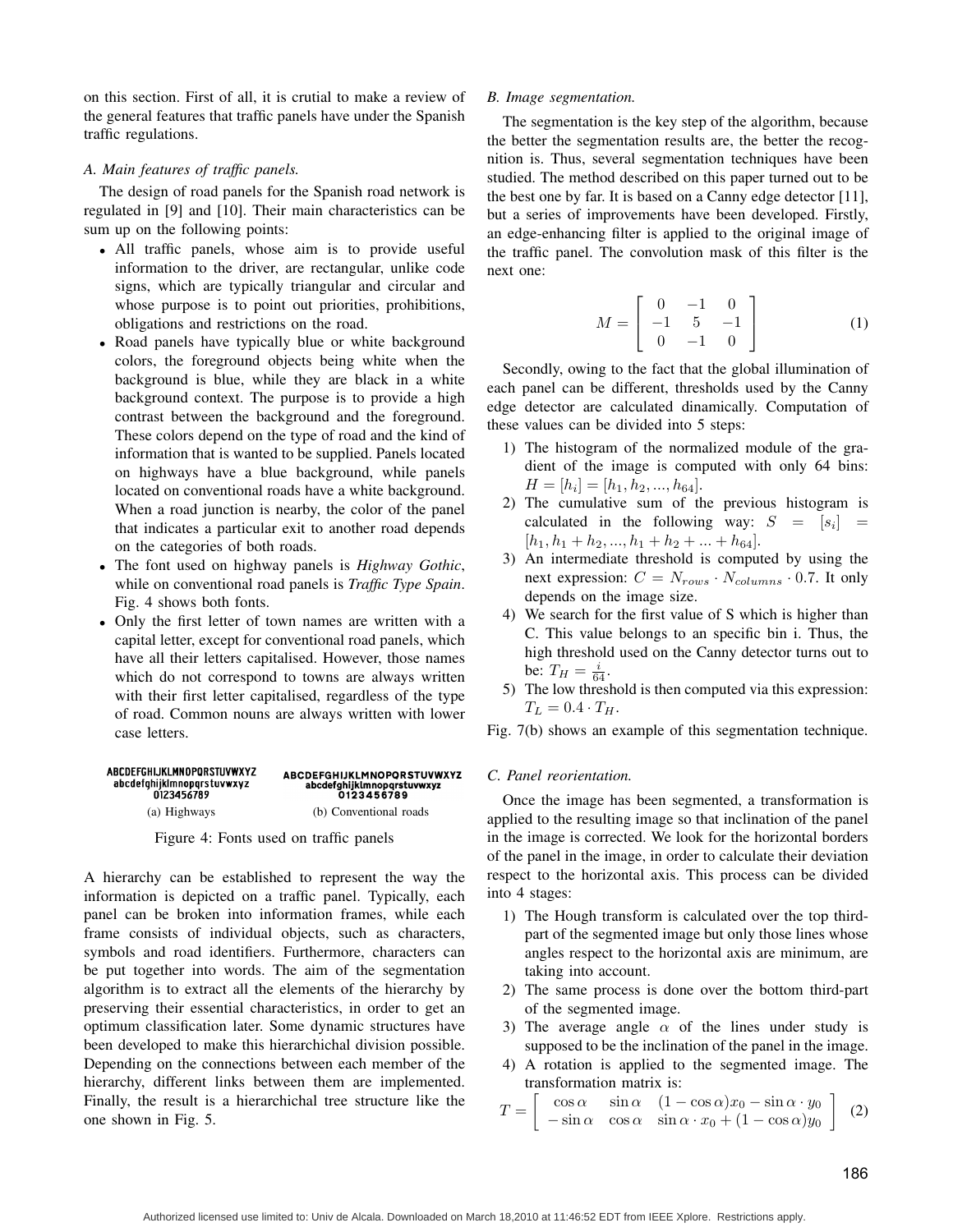

Figure 5: Hierarchical division of the information contained on the traffic panel

being  $(x_0, y_0)$  the center of the image. The relation between pre-rotation coordinates  $(x_i, y_i)$  and post-rotation coordinates  $(x_f, y_f)$  is:

$$
\left[\begin{array}{c} x_f \\ y_f \end{array}\right] = T \cdot \left[\begin{array}{c} x_i \\ y_i \\ 1 \end{array}\right] \tag{3}
$$

Fig. 6 shows an example of a panel reorientation.



Figure 6: Correction of the panel inclination

# *D. Extraction of every part of the panel.*

Because of the fact that traffic panels are made of horizontal bands of a reflective material, some undesirable horizontal bordes can appear in the segmented image occasionally. In order to avoid a wrong extraction of the foreground objects, horizontal edges and vertical edges are computed separatedly, as shown in Fig. 7(c) and Fig. 7(d). Then, we look for horizontal lines in the horizontal edges image, as shown in Fig. 7(e), taking them into account as one in case they are too close. The same process is carried out in order to find the vertical borders of each information frame of the panel under study, but using the vertical edges image. The result is shown in Fig. 7(f). Each information frame of the panel is then separated. As some traffic panels have two upper information frames, we look for a clear vertical separation on the second third-part of the upper information frame. Later, text lines are searched on every information frame separatedly. What we do is to compute the projection on the vertical axis of every vertical edge point (Fig.  $7(g)$ ). Typically, zero-crosses mean a different line. However, the average height of all the text lines is computed, in case it is necessary to split too wide text lines into two or more lines. Fig. 7(h) shows the limits of each text line: the upper limit with green color and the lower limit with red color. Once we have found every text line, we look for objects on each one by using the projection on the horizontal axis of every horizontal edges point, as shown in Fig. 7(i). We achieve the separation of each object by looking for zero-crosses. When a found character is too wide respect to the line height, we break it into small objects by searching for minimums on the projection. Therefore, we get the position of each object, as shown in Fig. 7(j).

# V. EXPERIMENTAL RESULTS

A series of experiments have been carried out with different images of 105 traffic panels located above the road (77 white background panels and 28 blue background panels), obtained from a distance of 15 or 20 meters, when the panels are detected for the first time, up to 50 meters. This distance range has turned out to be optimum, because the panels are neither completely detected nor correctly illuminated by the infrared illuminator below 15 meters, while they are too far away to distinguish the characters over 50 or 60 meters. Altogether, 559 images have been used, which 412 correspond to white background panels and 147 correspond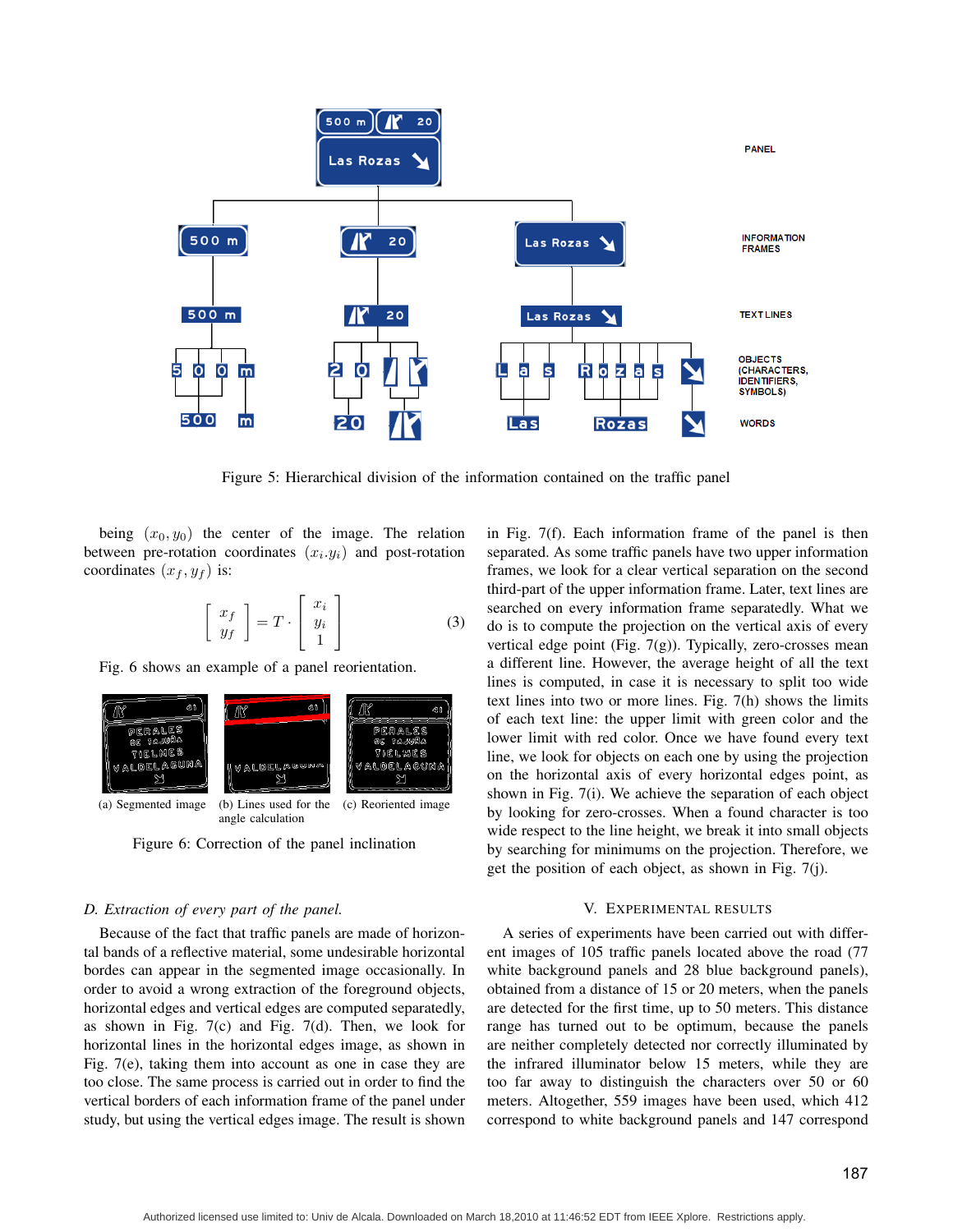to blue background panels. Figure 8 shows some examples of the source images used and the results obtained, while table I shows a series of statistics obtained from this set of source images. It is important to notice that, because of the hierarchichal division implemented, a wrong extraction of an upper member of the hierarchy can affect to the detection of the lower members of the hierarchy. Thus, detection rate decreases while we go down on the above-mentioned hierarchy, especially from text lines downwards.

|                                                    | White<br>background<br>panels | Blue<br>background<br>panels | Global<br>results |
|----------------------------------------------------|-------------------------------|------------------------------|-------------------|
| % Correct<br>detection of<br>information<br>frames | 95.21 %                       | 85.78 %                      | 93.14 %           |
| % Correct<br>detection of text<br>lines            | 98.39 %                       | 99.07 %                      | 98.56 %           |
| % False positives<br>in text lines<br>extraction   | 0.60%                         | 0.47%                        | $0.56\%$          |
| $%$ Correct<br>detection of<br>objects             | 97.08 %                       | $95.35\%$                    | 96.64 %           |
| % False positives<br>in objects<br>extraction      | 1.66 $%$                      | 1.89 $%$                     | 1.72%             |
| % Correct<br>detection of<br>words                 | 86 %                          | 79.83 %                      | 84.35 %           |
| % False positives<br>of words<br>extraction        | 3.18 $%$                      | 3.06%                        | 3.15 $%$          |

Table I: Results obtained

#### VI. CONCLUSIONS AND FUTURE WORK

The algorithm described on this paper has turned out to be really effective to extract the information contained on road panels in a wide variety of lighting conditions. It is not only able to locate the characters and symbols of a panel with an impressive accuracy when the contrast between background and foreground is good, but also in those images which have a really low contrast, since a noise tolerant adaptive segmentation method has been developed. Unlike other techniques, this one does not need to work with color images. In addition, it takes into account the a priori knowledge of the traffic panels, especially when separating the information frames, in order to get an optimum result. While the existing methods are able to locate the 88.9% of the information correctly with a false hit rate up to 9%, the proposed technique has a hit rate of 96% and a false hit rate less than 2%. In addition, this approach uses simple computer vision techniques such as edge detectors together with basic geometric features, while the existing methods make use of more complicated algorithms with a higher computational cost, such as GMM or FFT. Furthermore, it is unaffected by changing conditions of the illumination, although the information extraction process can be influenced by light

reflections. However, the purpose is to do a multiframe analysis of the results in the future, in order to make the algorithm stronger against this kind of situations. As well as this, the next step of the algorithm would consist in recognising each extracted object. We propose to use different classifiers depending on the kind of object, thus, a classifier for characters, a classifier for numbers, another one for symbols and so on. In this case, it would be necessary to use the a priori knowledge of the road panels theory, because there are different type of objects depending on their situation over the panel itself. To conclude, the proposed technique can be easily adapted to other traffic signaling regulations, because it does not apply a segmentation method based on color, and it only works with geometrical features.

### ACKNOWLEDGMENT

This work has been financed with funds from the Ministerio de Educación y Ciencia through the project DRIVER-ALERT (TRA2008 - 03600), as well as from the Comunidad de Madrid through the project Robocity2030 (CAM - S - 0505 / DPI / 000176). The authors would also like to thank all the people that have worked on the development of the VISUALISE system for their help and support in making this work possible.

#### **REFERENCES**

- [1] A. de la Escalera, J.M. Armingol and M. Mata, "Traffic sign recognition and analysis for intelligent vehicles," Image and vision computing, vol. 21, pp. 247–258, 2003.
- [2] A. de la Escalera, J.M. Armingol, J.M. Pastor and F.J. Rodriguez, "Visual sign information extraction and identification by deformable models for intelligent vehicles," IEEE Trans. on Intelligent Transportation Systems, vol. 5, pp. 57–68, 2004.
- [3] C. Fang, S. Chen and C. Fuh, "Road sign detection and tracking," IEEE Trans. on Vehicular Technology, vol. 52, pp. 1329–1341, 2003.
- [4] C.Y. Fang, C.S. Fuh, P.S. Yen, S. Cherng and S.W. Chen, "An automatic road sign recognition system based on a computational model of human recognition processing," Computer Vision and Image Understanding, vol. 96, pp. 237–268, 2004.
- [5] M.A. García Garrido, M.A. Sotelo and E. Martín-Gorostiza, "Fast traffic sign detection and recognition under changing lighting conditions," IEEE Intelligent Transportation Systems Conf., 2006.
- [6] A. Farag and A.E. Abdel-Hakim, "Detection, categorization and recognition of road signs for autonomous navigation," Procs. of ACIVS, pp. 125–130, 2004.
- [7] A.V. Reina, R.L. Sastre, S.L. Arroyo and P.G. Jiménez, "Adaptive traffic road sign panels text extraction," Proc. of the 5th WSEAS Int. Conf. on Signal Processing, Robotics and Automation, pp. 295–300, 2006.
- [8] X. Chen, W. Wu and J. Yang, "Detection of text on road signs from video," IEEE Trans. on Intelligent Transportation Systems, vol. 6, pp. 378–390, 2005.
- [9] Ministerio de Fomento, "Norma 8.1-IC, señalización vertical, de la instrucción de carreteras," Boletín Oficial del Estado, no. 25, pp. 4049–4106, 2000.
- [10] Ministerio de la Presidencia, "Real decreto 1428/2003, reglamento general de circulación," Boletín Oficial del Estado, no. 25, pp. 45684–45772, 2003.